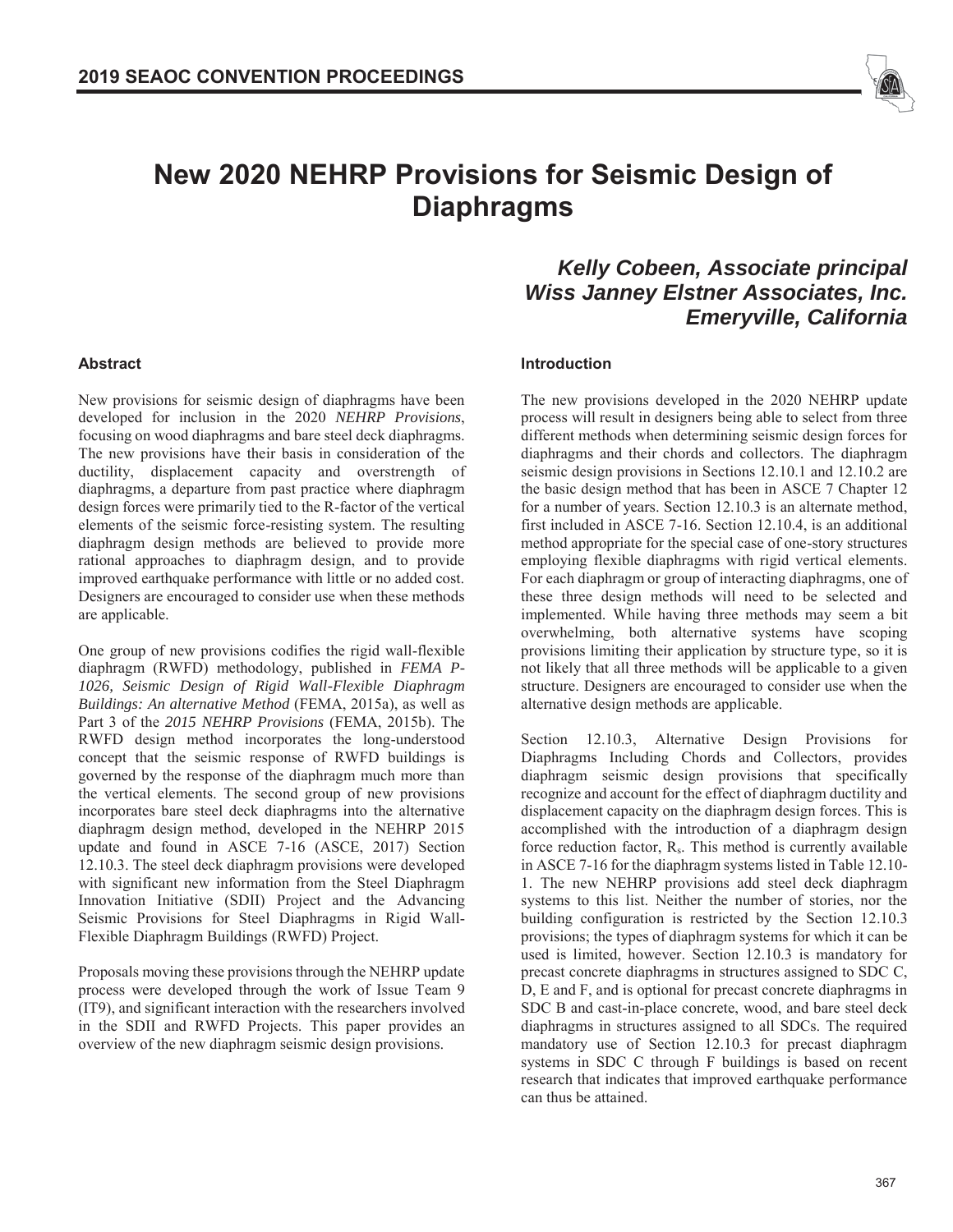Section 12.10.4, Alternative Diaphragm Design Provisions for One-Story Structures with Flexible Diaphragms and Rigid Vertical Elements, introduces diaphragm seismic design provisions that are permitted to be used for one-story structures combining flexible diaphragms with rigid vertical elements. The seismic design methodology specifically recognizes the dynamic response of these structures as being dominated by dynamic response of and inelastic behavior in the diaphragm. While the most common occurrences of this structure type are the concrete tilt-up and masonry wall big-box structures, the rigid vertical element terminology of this section recognizes a wider range of vertical elements for which this methodology is permitted to be used. This approach is based on numerical studies conducted as part of the development of the FEMA P-1026 guideline document and additional recent steel deck diaphragm research. These studies indicate that improved seismic performance can be obtained for this group of structures through use of this design methodology.

# **Alternative Diaphragm Design Provisions for Untopped Steel Deck Diaphragms**

The ASCE 7 Section 12.10.3 alternative diaphragm design provisions were first developed during the 2015 NEHRP update process. The primary objectives were to better reflect the vertical distribution of diaphragm seismic forces for diaphragm near-elastic behavior, and to use the new diaphragm design force reduction factor, Rs, to adjust the forces based on diaphragm overstrength and displacement capacity. The R<sub>s</sub> factor, as a result, creates a design efficiency by permitting use of lower seismic design forces for diaphragm systems identified to have higher ductility and deformation capacity. Conversely, diaphragm systems with less ductility will be required to be designed for higher seismic forces.

ASCE 7-16 provides design parameters for use of this methodology for precast concrete diaphragms, cast-in-place concrete diaphragms, and wood diaphragms. New in the 2020 NEHRP update is the extension of this methodology to bare steel deck diaphragms. New  $R_s$  values are proposed for Table 12.10-1, addressing bare (untopped) steel deck diaphragms designed in accordance with new provisions in AISI S400 (AISI, 2019). These include diaphragms meeting newly developed requirements for special seismic detailing, for which an R<sub>s</sub> factor of 2.5 has been derived, and all other bare steel deck diaphragms for which and  $R_s$  factor of 1 has been derived.

The ductility of bare steel deck diaphragms is largely driven by the performance of the deck profile and its interaction with sidelap and structural connections. It has been found for a specific class of WR roof deck that if the sidelap and structural connections have adequate ductility and deformation capacity, the full bare steel deck diaphragm can similarly develop

productive levels of ductility with sufficient system-level deformation capacity (O'Brien et al 2017, Schafer 2019). These findings formed the basis for prescriptive special seismic detailing requirements that are under development for AISI S400.

The derivation of the bare steel deck diaphragm force reduction factor, Rs, is summarized in Appendix 1 of Schafer (2019). The ductility and deformation capacity of sidelap and structural connections employed in bare steel deck diaphragms is established by evaluation of new cyclic shear testing (NBM 2017, 2018, Schafer 2019). The ductility of bare steel deck diaphragms has preliminarily been established by assembly and evaluation of existing cyclic cantilever diaphragm tests (O'Brien et al. 2017). The impact of the connector and cantilever diaphragm tests on full building performance is assessed in a 3D building model as detailed in Schafer (2019a). The model shows that only bare steel deck diaphragms with connections that have sufficient ductility and deformation capacity provide adequate inelastic diaphragm performance – thus leading to special seismic detailing requirements. For the subset of cyclically tested diaphragms that meet the special seismic detailing requirements, the tested subsystem ductility and system overstrength are established (Schafer 2019). To establish the diaphragm system ductility an additional correction is provided for the reduction in ductility of a roof that experiences varying shear across its width, compared with a cantilever diaphragm test which is under constant shear (O'Brien et al. 2017, Schafer 2019). From the system ductility and overstrength the diaphragm force reduction factor  $R_s$  was developed based on  $\mu$ -R relations using the method documented in ATC-19.

The AISI S400 provisions for special seismic detailing of bare steel deck diaphragms, used in conjunction with the  $R_s$  of 2.5, were balloted by and received input from both NEHRP IT9 and the PUC. The final determination of these detailing provisions is now in the hands of the AISI standards committee. The prescriptive detailing provisions address the steel deck panel type, base steel thickness and material requirements. These provisions require that structural connections between the steel deck and supporting members use mechanical connectors. Structural connections and sidelap connections have further limits on pattern, spacing, etc. AISI S400 also provides performance-based criteria to establish that selected detailing associated with a particular bare steel deck diaphragm (new profile, new connector, etc.) meets the same performance objectives as the prescriptive system – and is thus deemed to provide an intended ductile mechanism. Other bare steel deck diaphragms have fasteners and system behavior that is less ductile. As a result, the  $R_s$  factor is smaller, resulting in design for near-elastic level forces.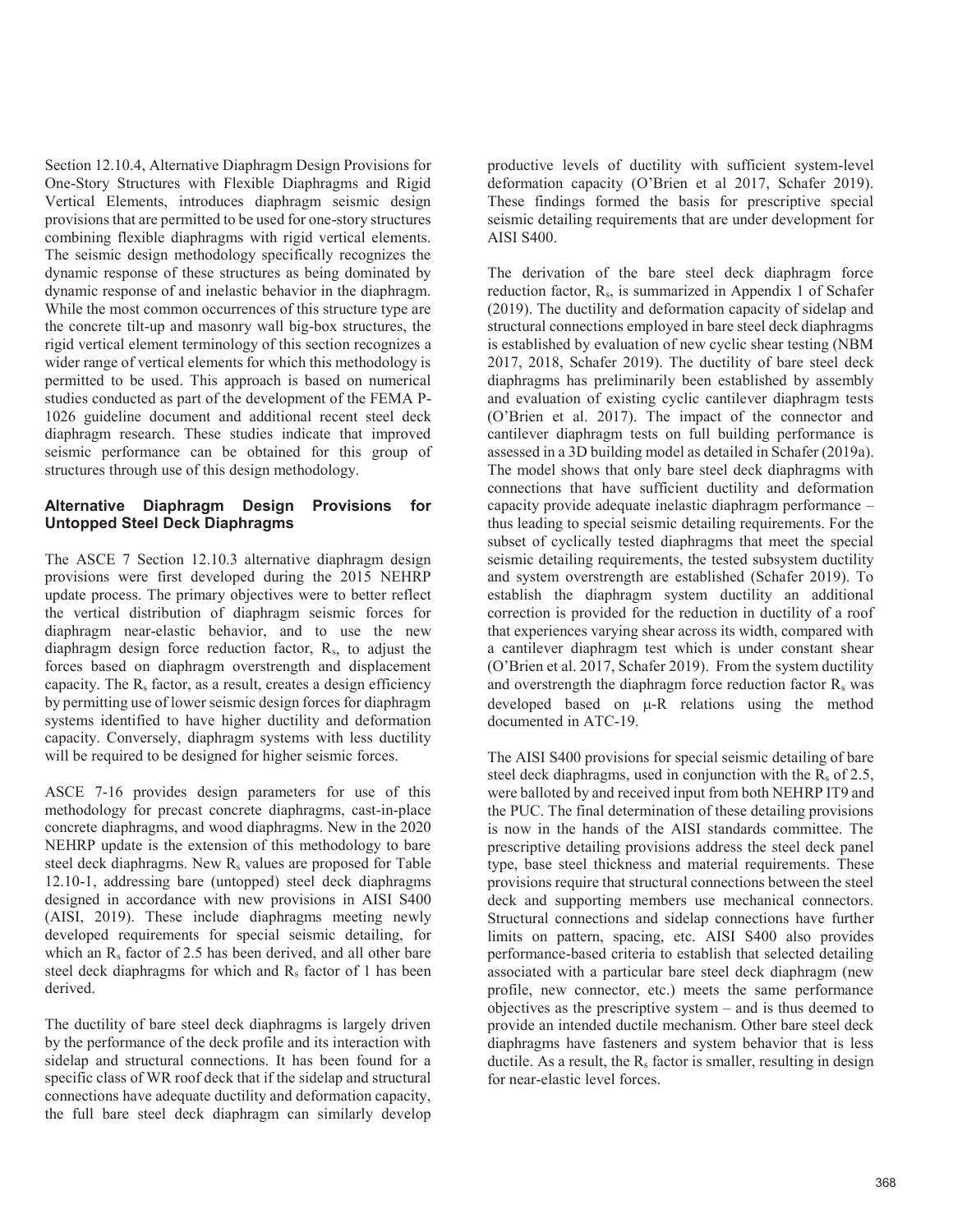# **Rigid Wall (Vertical Element) Flexible Diaphragm Provisions**

The 2015 guideline document *Seismic Design of Rigid Wall-Flexible Diaphragm Buildings: An Alternate Procedure (FEMA P-1026)* introduced a new seismic design methodology that specifically recognizes the dynamic response of rigid wall-flexible diaphragm structures as being dominated by dynamic response of and inelastic behavior in the diaphragm.

The development of the FEMA P-1026 guidelines included numerical studies using FEMA P-695 methodology (FEMA, 2009). Studies included archetype buildings with concrete perimeter tilt-up walls, and plan dimensions ranging from 100 feet by 100 feet to 400 feet by 400 feet with various plan aspect ratios. The studies that modeled wood structural panel diaphragms fastened to wood framing or nailers, demonstrated that diaphragms designed to new criteria proposed by the guideline consistently met or exceeded the FEMA P-695 acceptance criteria and, for this building type, provided improved performance relative to diaphragm design in accordance with ASCE 7 Sections 12.10.1 and 12.10.2.

FEMA P-1026 recommendations for seismic design of the RWFD building type include:

- a) Recognizing that the diaphragms often yield and dominate the building behavior while the walls typically remain mostly in the elastic range for inplane loading,
- b) Recognizing the distinct periods of both the shear wall system and the diaphragm, and using a two-stage equivalent lateral force analysis to capture this distinct behavior,
- c) Proposing the creation of a zone of reduced nailing away from the diaphragm perimeter, where distributed yielding can occur without jeopardizing the diaphragm connection to the vertical element.

The FEMA P-1026 research team also examined bare steel deck roof diaphragms in RWFD buildings, but at that time felt it premature to make recommendations. FEMA P-1026 detailed a series of reservations with regard to the application to steel roof decks. As detailed in Schafer (2019), since the conclusion of the FEMA P-1026 project, work carried out by NBM Technologies and later by Ben Schafer addressed the reservations from the original FEMA P-1026 and demonstrated that properly detailed bare steel deck roof diaphragms could develop sufficient ductility. Based on this work, the analysis used to develop FEMA P-1026 was reassessed and it was concluded in Schafer (2019) that the proposed design method was valid for steel deck diaphragms, so long as the deck details provided sufficient ductility. As a

result, RWFD provisions have been extended to steel deck diaphragms. Schafer, B.W. (2019). "Research on the Seismic Performance of Rigid Wall Flexible Diaphragm Buildings with Bare Steel Deck Diaphragms" provides background information.

## **Eligibility for use of Section 12.10.4**

A series of limitations must be met in order to use the Section 12.10.4 methodology. These are detailed in new Section 12.10.4.1. The intent of these limitations is to restrict use of the methodology to flexible diaphragm-rigid vertical element structures that are consistent with the FEMA P-1026 numerical study basis. These limitations are:

- When these alternative provisions are used, they are to be used in both orthogonal directions,
- Use is limited to wood structural panel or bare steel deck diaphragms,
- Wood structural panel sheathing is required to be fastened to wood framing members or fastened to wood nailers (e.g. wood nailers attached to steel open-web joists) with nailing as specified in the Special Design Provisions for Wind and Seismic (SDPWS, 2015) diaphragm tables.
- Bare steel deck diaphragms are to be designed in accordance with the recently developed steel deck design and detailing provisions of AISI S400 and provisions of AISI S310.
- Use is prohibited where materials installed over the diaphragm would add significant diaphragm stiffness. This limitation is included because where such materials are use, the diaphragm period and therefore seismic forces would not be appropriately estimated by these provisions, and the diaphragm may no longer qualify as flexible.
- Use is prohibited with horizontal irregularities including torsional and diaphragm discontinuity irregularities, while use with re-entrant corners is permitted.
- Very important is that the diaphragm being designed will need to be broken down into a series of rectangular elements for purposes of diaphragm design. Buildings to which this methodology might be applied are often not completely rectangular in plan, and often combine both long and short diaphragm spans. This provision requires that each section of diaphragm be defined as spanning between boundaries consisting of either vertical elements or collectors, with each span referred to as a diaphragm segment. Figure 1a illustrates diaphragm segments for transverse seismic forces, with each segment supported on all sides by concrete or masonry walls. Figure 1b illustrates the same concept, with a building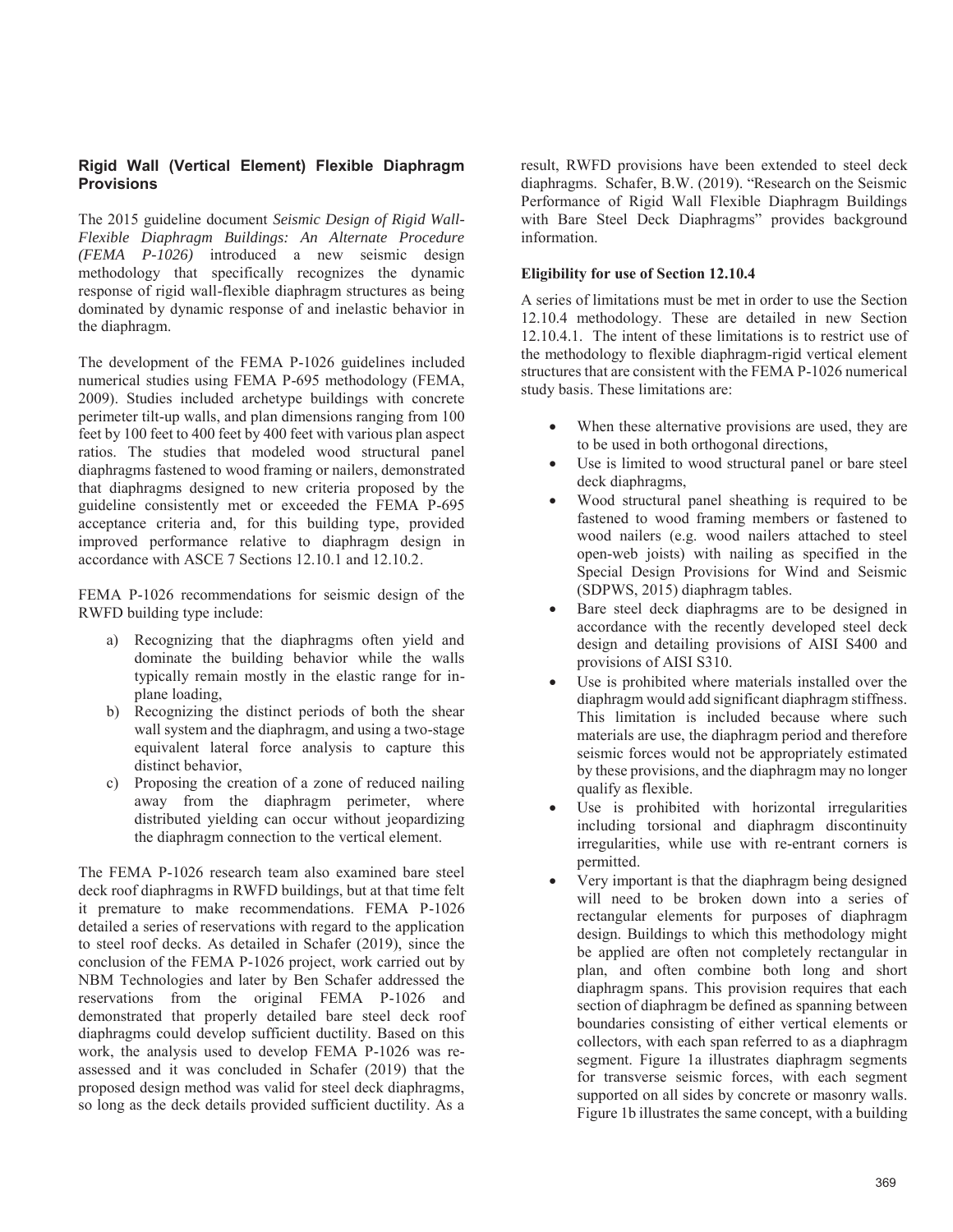plan in which, for transverse design, the diaphragm segments span to a combination of walls and collectors. This limitation would also prohibit application to non-rectangular diaphragm segments such as triangular, trapezoidal or curved configurations; this is because of the more complex response of these configurations, and the difficulty in defining the effective diaphragm span and resulting diaphragm period. See Figure 2.

- x Vertical elements of the seismic force-resisting system are limited to systems that are inherently rigid for in-plane forces. A list of such systems is provided in lieu of a numerical criteria. The modifiers ordinary, intermediate, and special are not included for the vertical elements, with the intent that all types are sufficiently rigid and therefore permitted.
- x Vertical elements of the seismic force-resisting system are to be designed using the equivalent lateral force procedures of Section 12.8, except when designed in accordance with a new two-stage analysis procedure.



**Figure 1a. Structure in plan view, divided into rectangular diaphragm segments for purposes of transverse seismic design. Note that identification of different segments will be required for longitudinal diaphragm forces**.



**Figure 1b. Structure in plan view, divided into rectangular diaphragm segments for purposes of transverse seismic design. The Line 2 collector serves as a boundary between diaphragm segments for transverse direction loading.** 



**Figure 2. Structure with non-rectangular diaphragm is beyond the scope of these provisions.** 

#### **Section 12.10.4 Design Forces**

New equations are provided, to be used in place of ASCE 7 Equation 12.10-1 for calculation of diaphragm design forces as follow:

$$
F_{px} = C_{s\text{-diaph}} * w_{px} \tag{12.10-15}
$$

where

 $w_{px}$  = the effective seismic weight tributary to the diaphragm,

$$
C_{\text{s-diaph}} = \frac{S_{DS}}{R_{diaph}} / \frac{1}{l_e}
$$
 (12.10-16a)

and need not be greater than:

$$
C_{\text{s-diaph}} = \frac{s_{D1}}{T_{diaph} * (R_{diaph}/I_e)}\tag{12.10-16b}
$$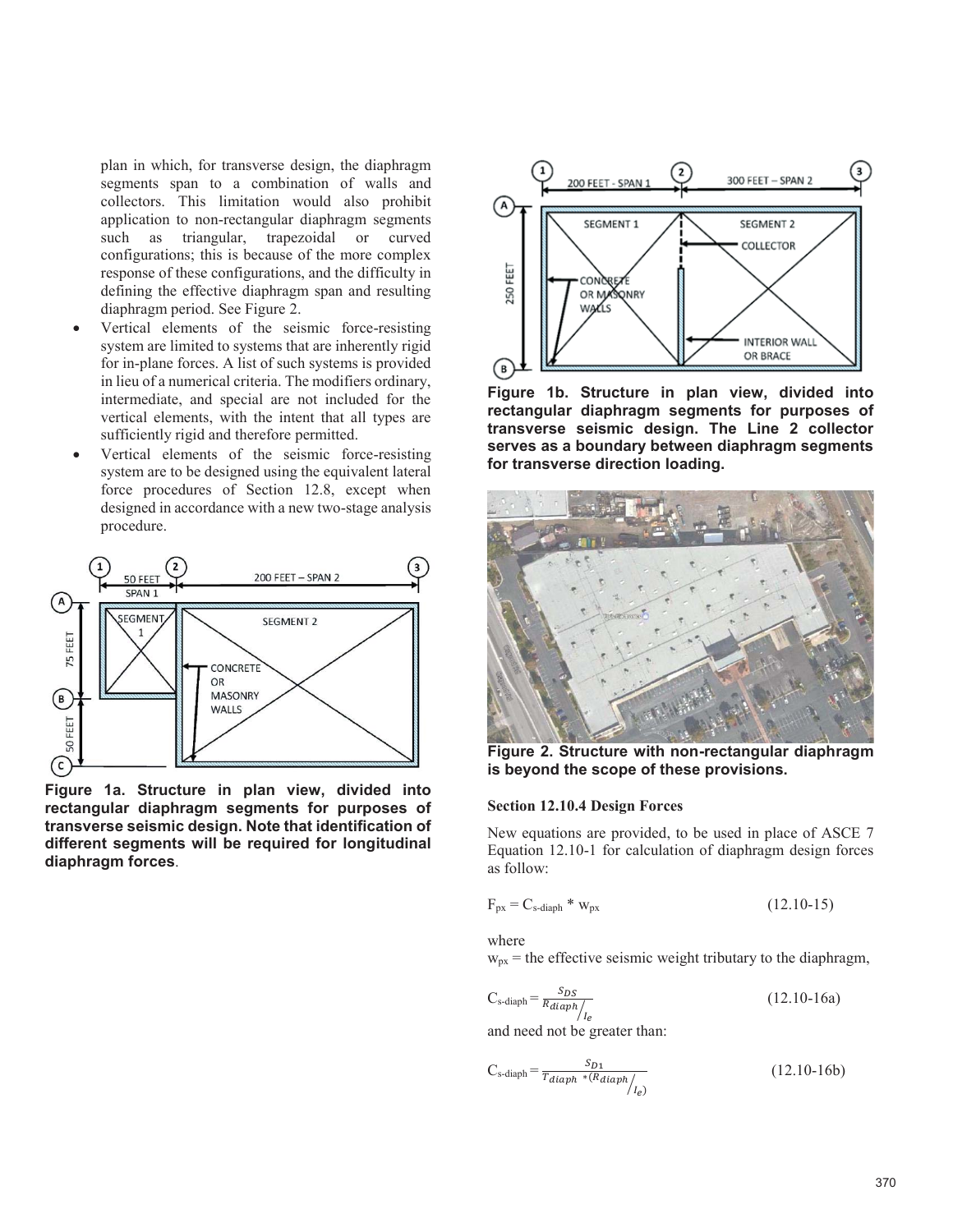where

- $S_{DS}$  = the design spectral response parameter in the short period range as determined from Section 11.4.5 or 11.4.8,
- $R_{diabh}$  = 4.5 for wood structural panel diaphragms,
- $= 4.5$  for bare steel deck diaphragms that meet the special seismic detailing requirements of AISI S400, and
	- $= 1.5$  for all other bare steel deck diaphragms
- $I<sub>e</sub>$  = the Importance Factor determined in accordance with Section 11.5.1.
- $T_{\text{diaph}}$  = 0.002 L<sub>diaph</sub>, for wood structural panel diaphragms, and
	- = 0.001 L<sub>diaph</sub> for profiled steel deck panel diaphragms determined for each rectangular segment of the diaphragm in each orthogonal direction [seconds].

These equations incorporate the newly defined diaphragm approximate period,  $T_{\text{dianh}}$ . Where  $T_{\text{dianh}}$  is greater than  $T_s$ , this will permit  $C_s$  to be defined by the descending velocitycontrolled portion of the response acceleration spectrum, thereby reducing diaphragm design forces. This is a distinct deviation from past design practices where seismic forces for diaphragm design where determined exclusively based on the approximate period and response modification factor of the vertical elements of the seismic force-resisting system.

Seismic response modification coefficient, R<sub>diaph</sub>, is provided for both wood and bare steel deck roof diaphragms. The selected values for wood diaphragms and bare steel deck diaphragms with mechanical fasteners are based on studies reported in FEMA P-1026 (2015) and Koliou et al. (2015a,b). Based on the work of Schafer (2019) bare steel deck diaphragms were separated into two classes: diaphragms meeting special seismic detailing requirements where ductile diaphragm performance can be reliably provided are given an Rdiaph of 4.5, and other diaphragms where ductility is not required due to design forces representing near-elastic response, which are given an Rdiaph of 1.5. The special seismic detailing requirements are the same as referenced in ASCE 7 Section 12.10.3, and found in AISI S400.

#### **Amplified Shear Boundary Zone**

Diaphragm shear forces for all diaphragms designed using this methodology are modified in an effort to manage the diaphragm's inelastic behavior. This is done by creating an "amplified shear boundary zone." In larger diaphragm segments with spans of 100 feet or more, the amplified shear boundary zone is provided at the supported ends of the diaphragm segment span. Figure 3 illustrates amplified shear boundary zones for diaphragm spans in both orthogonal directions.



**Figure 3. Diaphragm plan view with the amplified shear boundary zone indicated by shading.**

The boundary zone is strengthened to reduce the inelastic demand within this zone, and push inelastic behavior to the interior of the diaphragm segment. FEMA P-1026 studies found that the strengthening of the diaphragm segment's ends resulted in broadly distributed inelastic behavior towards the diaphragm segment interior and significantly improved diaphragm performance. This also served to move inelastic demand away from the diaphragm-to-vertical element interface, where it can be most damaging and most greatly affect structural performance.

Small diaphragm segments with spans less than 100 feet have limited width available to distribute inelastic behavior; thus the amplification of diaphragm shears over the full diaphragm segment serves to limit inelastic behavior overall. It is recognized that the different treatment of diaphragms based on being above or below the 100 foot span introduces a step function into the design process; while ideally this step function would not exist, it is necessary based on information currently available, and likely to have limited impact on design as the primary use of the methodology is intended to be diaphragms with spans greater than 100 feet.

When wood diaphragms are designed using the RWFD methodology and amplified shear boundary zones around the perimeter, the resulting nailing at the diaphragm interior is less than would be required when designing to Sections 12.10.1 and 12.10.2. For these wood diaphragms, it is important that this interior zone of reduced nailing be incorporated into construction, as this is the primary intended source of diaphragm inelastic behavior. There is a wide spread belief that putting in more nails is always better, but in this case putting in more nails could result in reduced performance.

#### **Other Seismic Design Parameters**

In addition to developing R<sub>diaph</sub> factors, the FEMA P-1026 and RWFD projects developed  $\Omega_{0\text{-diaph}}$  and  $C_{\text{d-diaph}}$  parameters for use in seismic design. When using the provisions of Section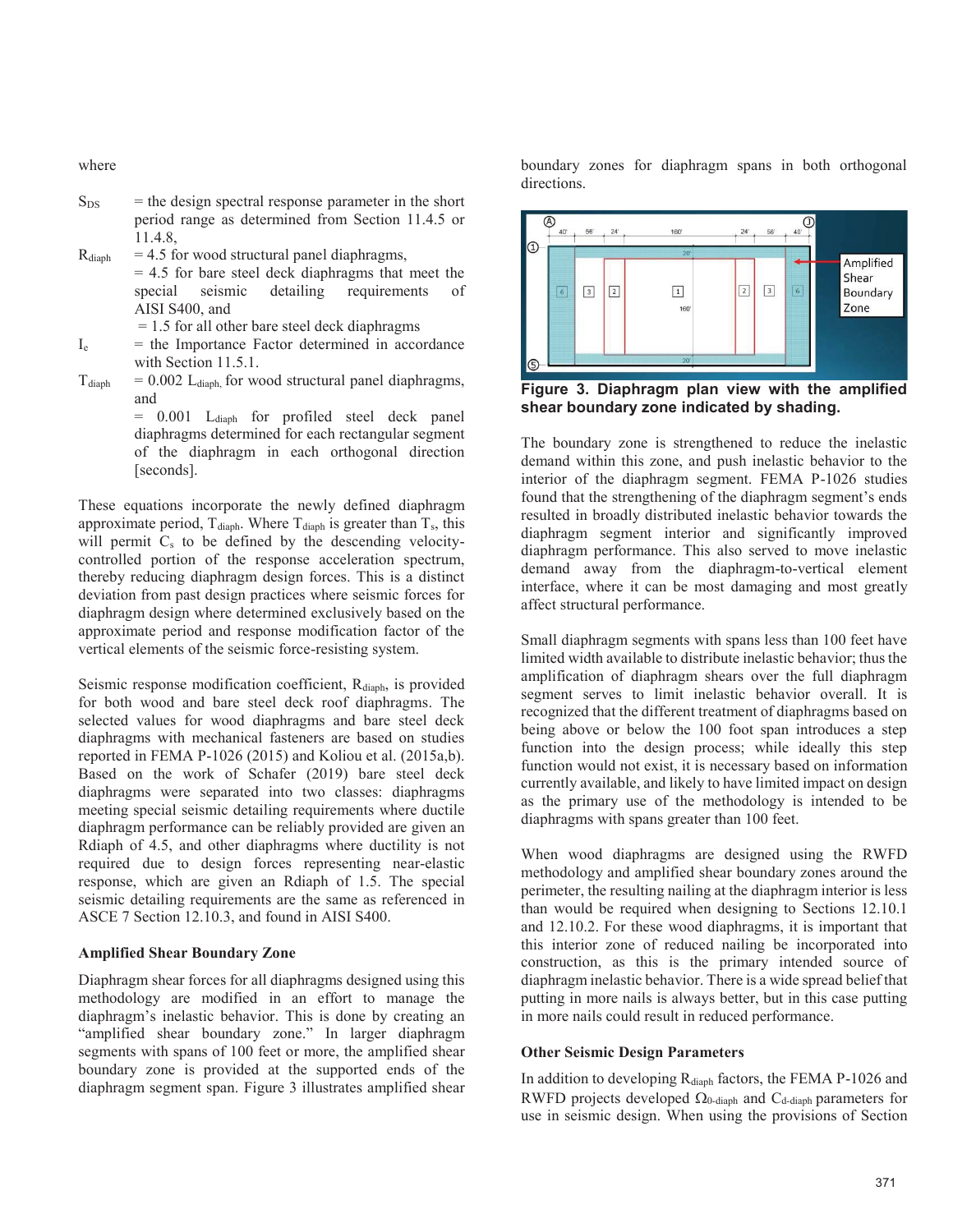12.10.4, collectors and their connections to vertical elements are to be designed for the diaphragm design forces of Section 12.10.4.2.1, and in SDC D through F. amplified by an overstrength factor,  $\Omega_{0\text{-diaph}}$ , determined as a part the FEMA P-1026 numerical studies. Section 12.10.4.2.5 provides a diaphragm deflection amplification factor, C<sub>d-diaph</sub>, intended to be used where the seismic design provisions currently require calculation of deflection. No new uses or checks of deflection are intended to be imposed by Section 12.10.4 provisions. The C<sub>d-diaph</sub>, factors have been derived from the FEMA P-1026 nonlinear response history analysis (NLRHA) studies in conformance with FEMA P-695 procedures (developed for vertical elements of the seismic force-resisting system) with some modifications.

## **Additional Considerations**

The following provides general discussion of diaphragm deflections calculated in accordance with ASCE 7 Chapter 12 and SDPWS procedures, as well as those predicted by the FEMA P-1026 numerical studies, and their impact on seismic performance. This is provided because very significant diaphragm deflections can occur in RWFD structure diaphragms. The ability to accommodate these deflections and meet applicable ASCE 7 limitations can be challenging, and is deserving of attention during design.

FEMA P-1026 provides design examples of a wood structural panel diaphragm with a 400 foot span and 200 foot width using common engineered design practice and SDPWS. Chapter 3 provides a design example of the diaphragm using Section 12.10.1 diaphragm forces. Chapters 5 and 6 provide a parallel design example using the new provisions of Section 12.10.4. Using Section 12.10.1 diaphragm design forces and a  $C_d$  of 4, consistent with an intermediate precast shear wall, the estimated maximum diaphragm deflection is 29 inches using the 3-term equation of SDPWS Section 4.2.2. Using Section 12.10.4 diaphragm design forces, the prescribed  $C_d$  of 3.0, and the design assumptions used in the FEMA P-1026 examples, the estimated maximum diaphragm deflection is 19 inches. Depending on calculation assumptions and calculation methods, it is anticipated that design engineers might calculate maximum diaphragm deflection as being anywhere between 10 and 19 inches. The 10 to 19 inches is a relative estimated displacement between the foundation and roof diaphragm at diaphragm mid-span, which will be a maximum imposed drift on the vertical elements of the gravity system. The primary contributions to this roof diaphragm deflection come from the shear deformation of the wood structural panel diaphragm (combined nail slip and panel shear deformation) and flexural deformation from tension and compression of the chord member.

Numerical studies used as the basis for FEMA P-1026 provide data on analytical predictions of average peak diaphragm displacements. Diaphragm drift ratios published in Koliou et al, (2015a, 2015b) are average peak ratios for the FEMA P-695 ground motion suite, scaled to  $S_{DS}=1.0$ . The published diaphragm drift ratios correspond to an average peak roof deflection of seven inches for the Chapter 3 example of the 400 foot span and 200 foot wide diaphragm designed for Section 12.10.1 forces. The published diaphragm drift ratios correspond to an average peak roof deflection of ten inches for a structure designed using a method close to but not exactly matching Section 12.10.4 (the design of this similar building model used a period that combined diaphragm and shear wall period, modestly increasing the period, lowering the design forces, and lowering diaphragm stiffness).

The user will notice that the SDPWS engineered design estimate of peak diaphragm deflection of 19 inches (or the range of 10 to 19 inches) is generally larger than the NLRHA analytically predicted deflections of seven and ten inches. A few reasons potentially contribute to this disparity. First, the FEMA P-1026 calculation conservatively computed the diaphragm's flexural deflection based on a single steel angle chord; however, numerous other building elements will engage as inadvertent chord elements including concrete and masonry walls, wall reinforcing and roof structure continuous ties, significantly reducing the flexural contribution to the deflection. Second, the 3-term deflection equation of SDPWS Section 4.2.2 significantly overestimates the diaphragm deflection compared to the more accurate 4-term equation in the SDPWS Commentary. Third, the nail slip contribution of the SDPWS diaphragm deflection equation is conservatively based on considering only the larger "nail spacing at other panel edges"; however, significant amounts of additional stiffness are contributed by the tighter "continuous edge nailing" in the direction of loading. Fourth, interior regions of each nailing zone have significantly more stiffness than assumed by the SDPWS diaphragm deflection procedure due to the stiffness nonlinearity of nail slippage. And lastly, the selection of  $C_d = 3.0$  is potentially conservative as well. Finally, it is understood that the NLRHA, while a best available tool, provides approximate results and is most reliable for study of relative or approximate behavior, and not absolute determination of deflection. It is anticipated that actual deflection of diaphragms for most buildings of interest would fall in a range between the SDPWS engineered design and NLRHA values. Diaphragm deflections calculated using SDPWS engineered design methods are anticipated to conservatively estimate deflections.

Deflection of diaphragms is limited by Section 12.12.2, which requires that deflection be limited such that attached gravity load-carrying elements retain structural integrity. There are two primary aspects of structural integrity that should be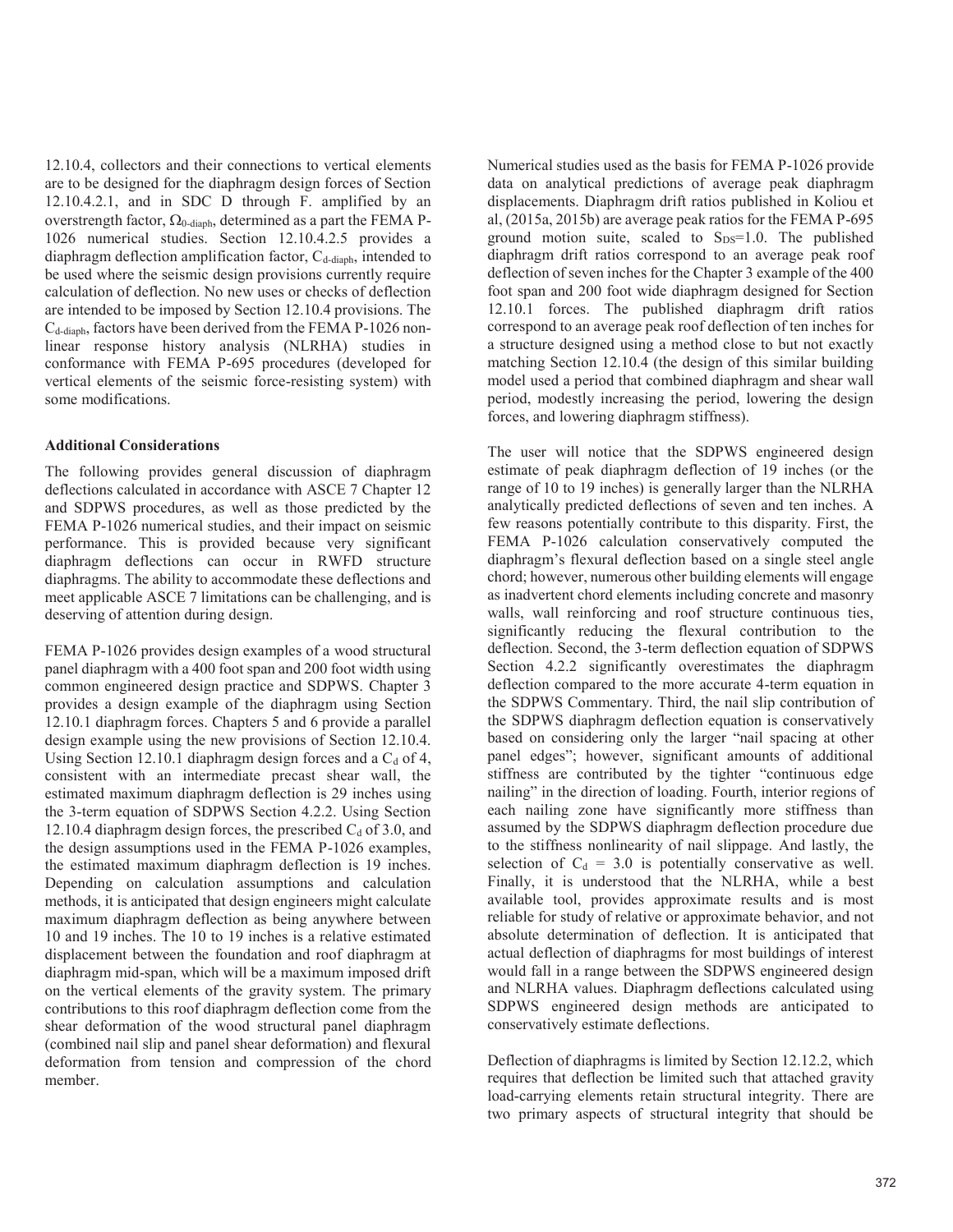checked. The first is the ability of the concrete or masonry walls (or other vertical elements) to maintain support of the prescribed loads through the wall out-of-plane rotation. Where gravity supports (walls, columns) have rotational fixity at their top or bottom, the ability to support gravity loads in the displaced configuration should also be evaluated. Diaphragm deflection causes second order moments in these elements which should be considered in conjunction with axial forces. The second is the ability of the connections within the gravity system to maintain strength as the vertical elements rock and rotate relative to the horizontal diaphragm; detailed discussion follows. Additionally, interior full-height partitions or demising walls and other nonstructural components may suffer from racking or connection failure.

Consideration of typical roof system connections to the vertical elements can provide insight into the ability of gravity load carrying systems to withstand estimated roof diaphragm deflections. This discussion is affected, however, by whether the NLRHA analytically predicted diaphragm deflections or the SDPWS estimated deflections are used. Using the higher predicted mid-diaphragm deflection of 10 inches from the FEMA P-1026 NLRHA numerical studies, and story heights of 20 and 30 feet, this would create a gap of between 1/3 and 1/2 inch between an exterior wall and a twelve inch deep ledger and joist, as seen in Figure 4(a) for a wood-framed roof system. This amount of deformation can reasonably be taken up at several different interfaces within this connection without connection failure being likely. Similarly for wood system girder supports (Figure 4(b)) and interior columns (Figure 4(c)), the connections should be able to withstand this level of deflection. As the diaphragm deflection is increased to approximately 19 inches based on SDPWS calculations, the gaps increase to between 2/3 and 1 inch for the joists, which is approaching but likely not reaching gap levels that could potentially unseat rafters from hangers and cause damage to ledgers that are susceptible to cross-grain tension failure. Higher wall deflections or shorter wall heights would create gaps that could potentially push these connections to failure, and so deserve detailed consideration during design.

The higher mid-diaphragm deflection of 10 inches from the NLRHA numerical studies and roof diaphragm heights of 20 and 30 feet would likely be acceptable for an open-web steel joist connection to an exterior wall, as seen in Figure 5(a). The behavior of this connection is considered reasonably close to pinned. The same would be true of truss girder connections to the exterior walls and interior columns, provided the girder truss connections are close to a pinned condition. Of concern in the steel open-web joist system is when a joist girder bottom chord has insufficient clearance or is axially connected to the wall or column (Figures  $5(b)$  and  $5(c)$ ). For a three foot girder depth, the gaping required would be on the order of 1 to 1-1/2 inches at a diaphragm drift of 10 inches. If the diaphragm drift were to be 19 inches, the needed gap would increase to 2 to 3 inches. If not detailed for this gap, the roof diaphragm deflection could be very damaging to the girder truss and connections. These illustrations serve as a reminder to the designer that this provision must be checked, and may limit detailing choices.



**Figure 4. Wood framed, wood sheathed diaphragm connections (a) joist to perimeter concrete or masonry wall, (b) girder connection to perimeter concrete or masonry wall, and (c) girder to interior column.** 



**Figure 5. Steel open-web joist framed, wood sheathed diaphragm connections (a) joist to perimeter concrete or masonry wall, (b) joist girder to perimeter concrete or masonry wall, and (c) joist girder to interior column.** 

In addition to structural integrity considerations, global structural stability is a separate consideration where, the diaphragm deflection's contribution may lead to potential PΔ instability of the system as a whole. As the roof mass horizontally translates and the gravity system rotates, secondary forces and moments develop, potentially leading to instability. ASCE 7 Section 12.8.7 provides a methodology using a stability coefficient  $\theta$  to determine whether the secondary effects are significant enough to require consideration; however, this section was developed expressly for buildings where the deformation is associated primarily with the vertical system, not the horizontal diaphragm. Never